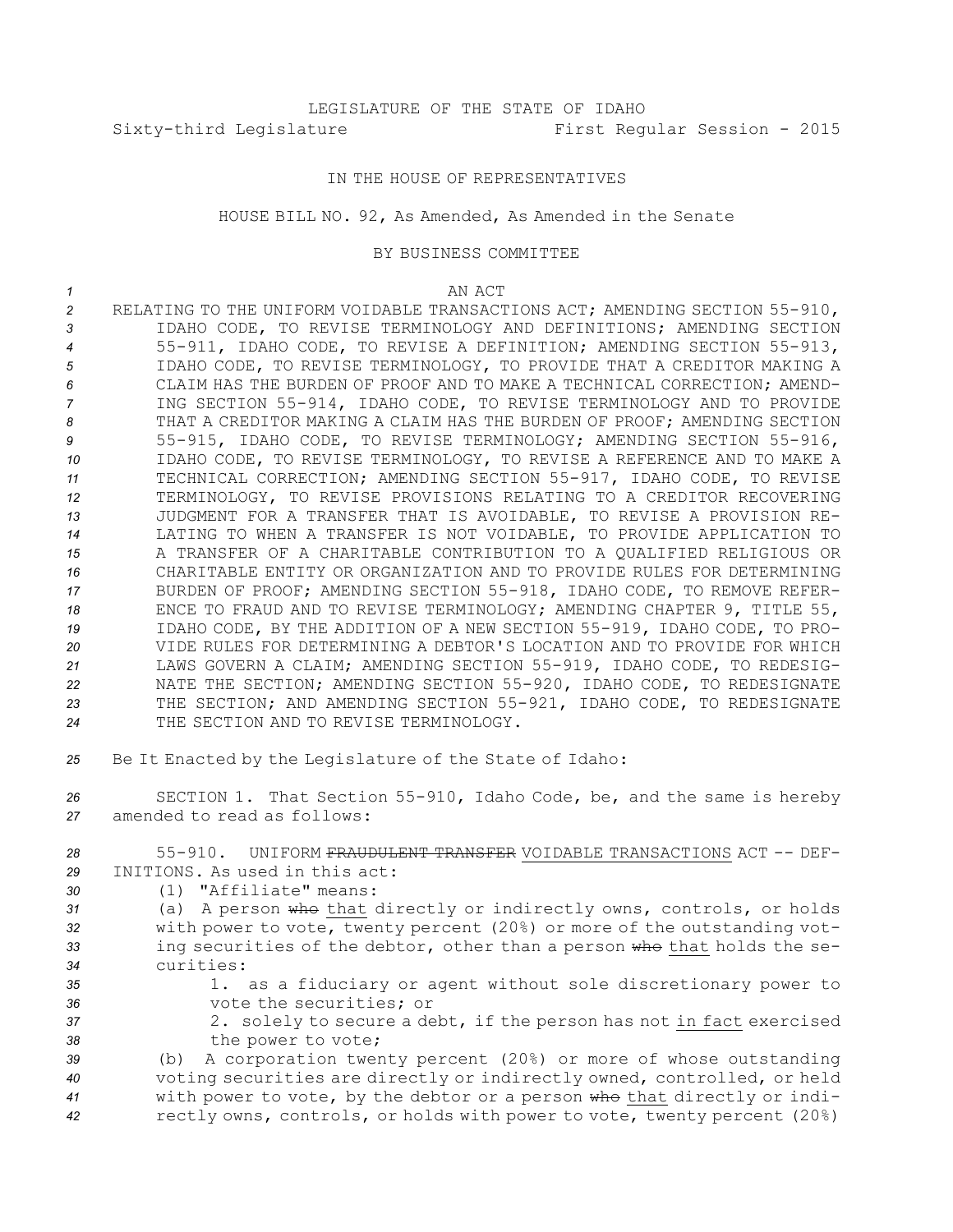| $\mathbf{1}$   | or more of the outstanding voting securities of the debtor, other than a                      |
|----------------|-----------------------------------------------------------------------------------------------|
| $\overline{c}$ | person who that holds the securities:                                                         |
| 3              | as a fiduciary or agent without sole discretionary power to                                   |
| $\overline{4}$ | vote the securities; or                                                                       |
| 5              | 2. solely to secure a debt, if the person has not in fact exercised                           |
| 6              | the power to vote;                                                                            |
| 7              | A person whose business is operated by the debtor under a lease or<br>(C)                     |
| 8              | other agreement, or a person substantially all of whose assets are con-                       |
| 9              | trolled by the debtor; or                                                                     |
| 10             | (d) A person who that operates the debtor's business under a lease or                         |
| 11             | other agreement or controls substantially all of the debtor's assets.                         |
| 12             | (2) "Asset" means property of a debtor, but the term does not include:                        |
| 13             | (a) Property to the extent it is encumbered by a valid lien;                                  |
| 14             | (b) Property to the extent it is generally exempt under nonbankruptcy                         |
| 15<br>16       | law.<br>(3)<br>"Claim" means a right to payment, whether or not the right is re-              |
| 17             | duced to judgment, liquidated, unliquidated, fixed, contingent, matured,                      |
| 18             | unmatured, disputed, undisputed, legal, equitable, secured, or unsecured.                     |
| 19             | (4) "Creditor" means a person who that has a claim.                                           |
| 20             | (5) "Debt" means liability on a claim.                                                        |
| 21             | (6) "Debtor" means a person who that is liable on a claim.                                    |
| 22             | (7) "Electronic" means relating to technology having electrical, digi-                        |
| 23             | tal, magnetic, wireless, optical, electromagnetic or similar capabili-                        |
| 24             | ties.                                                                                         |
| 25             | (8) "Insider" includes:                                                                       |
| 26             | If the debtor is an individual:<br>(a)                                                        |
| 27             | 1. a relative of the debtor or of a general partner of the debtor;                            |
| 28             | 2. a partnership in which the debtor is a general partner;                                    |
| 29             | a general partner in a partnership described in subsection<br>3.                              |
| 30             | $(7)$ (a) 2. of this section; or                                                              |
| 31             | a corporation of which the debtor is a director, officer, or<br>4.                            |
| 32             | person in control;                                                                            |
| 33             | (b) If the debtor is a corporation:                                                           |
| 34             | 1. a director of the debtor;                                                                  |
| 35             | 2. an officer of the debtor;                                                                  |
| 36             | 3. a person in control of the debtor;                                                         |
| 37             | 4. a partnership in which the debtor is a general partner;                                    |
| 38             | a general partner in a partnership described in subsection<br>5.                              |
| 39             | $(7)$ (b) 4. of this section; or                                                              |
| 40             | 6. a relative of a general partner, director, officer, or person<br>in control of the debtor; |
| 41             | (c) If the debtor is a partnership:                                                           |
| 42<br>43       | 1. a general partner in the debtor;                                                           |
| 44             | 2. a relative of a general partner in, or a general partner of, or a                          |
| 45             | person in control of the debtor;                                                              |
| 46             | 3. another partnership in which the debtor is a general partner;                              |
| 47             | a general partner in a partnership described in subsection<br>4.                              |
| 48             | $(7)$ (c) 3. $\tau$ of this section; or                                                       |
| 49             | 5. a person in control of the debtor;                                                         |
|                |                                                                                               |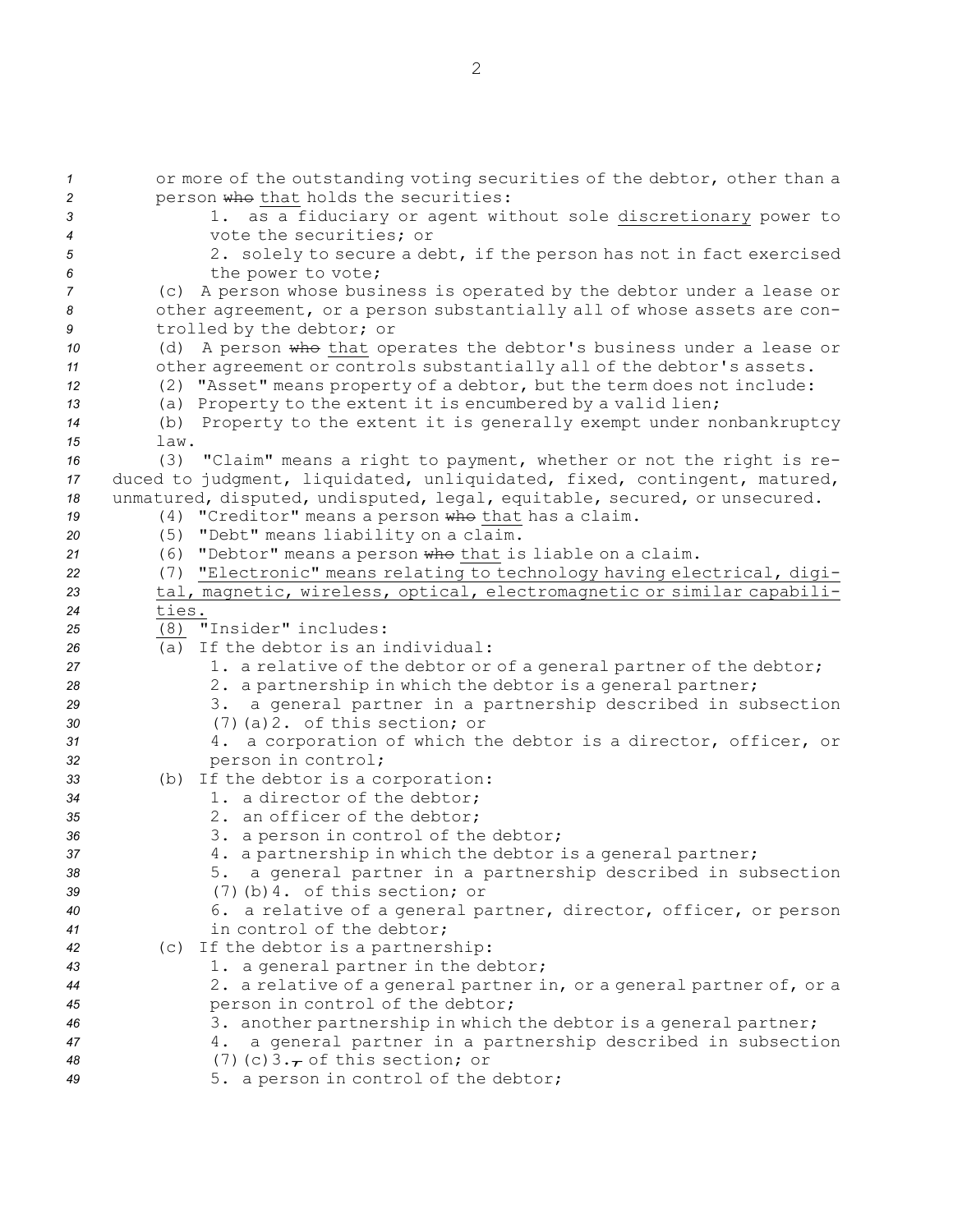(d) An affiliate, or an insider of an affiliate as if the affiliate were the debtor; and (e) <sup>A</sup> managing agent of the debtor. (89) "Lien" means <sup>a</sup> charge against or an interest in property to secure payment of <sup>a</sup> debt or performance of an obligation, and includes <sup>a</sup> security interest created by agreement, <sup>a</sup> judicial lien obtained by legal or equi- table process or proceedings, <sup>a</sup> common-law lien, or <sup>a</sup> statutory lien. (10) "Organization" means <sup>a</sup> person other than an individual. (911) "Person" means an individual, partnership, estate, business or nonprofit entity, public corporation, association, organization, govern-11 ment or governmental subdivision,  $e^{i\phi}$  agency, business trust, estate, trust 12 or instrumentality, or any other legal or commercial entity. 13 (102) "Property" means anything that may be the subject of ownership. (13) "Record" means information that is inscribed on <sup>a</sup> tangible medium or that is stored in an electronic or other medium and is retrievable in per- ceivable form. (114) "Relative" means an individual related by consanguinity within the third degree as determined by the common law, <sup>a</sup> spouse, or an individual related to <sup>a</sup> spouse within the third degree as so determined, and includes an individual in an adoptive relationship within the third degree. (15) "Sign" means, with present intent to authenticate or adopt <sup>a</sup> *22* record: (a) To execute or adopt <sup>a</sup> tangible symbol; or (b) To attach to or logically associate with the record an electronic symbol, sound or process. (126) "Transfer" means every mode, direct or indirect, absolute or con- ditional, voluntary or involuntary, of disposing of or parting with an asset or an interest in an asset, and includes payment of money, release, lease, license and creation of <sup>a</sup> lien or other encumbrance. (137) "Valid lien" means <sup>a</sup> lien that is effective against the holder of <sup>a</sup> judicial lien subsequently obtained by legal or equitable process or pro- ceedings. SECTION 2. That Section 55-911, Idaho Code, be, and the same is hereby amended to read as follows: 55-911. INSOLVENCY DEFINED. (1) A debtor is insolvent if, at <sup>a</sup> fair 36 valuation, the sum of the debtor's debts is greater than  $\frac{11}{100}$  the sum of the 37 debtor's assets, at a fair valuation. 38 (2) A debtor who that is generally not paying his or her the debtor's debts as they become due other than as <sup>a</sup> result of <sup>a</sup> bona fide dispute is pre- sumed to be insolvent. The presumption imposes on the transferee or debtor the burden of proving that it is probable that the debtor was solvent at the time of the transfer. (3) <sup>A</sup> partnership is insolvent under subsection (1) of this section if the sum of the partnership's debts is greater than the aggregate of all of the partnership's assets, at <sup>a</sup> fair valuation, and the sum of the excess of the value of each general partner's nonpartnership assets over the partner's nonpartnership debts. (4) Assets under this section do not include property that has been transferred, concealed, or removed with intent to hinder, delay, or defraud

3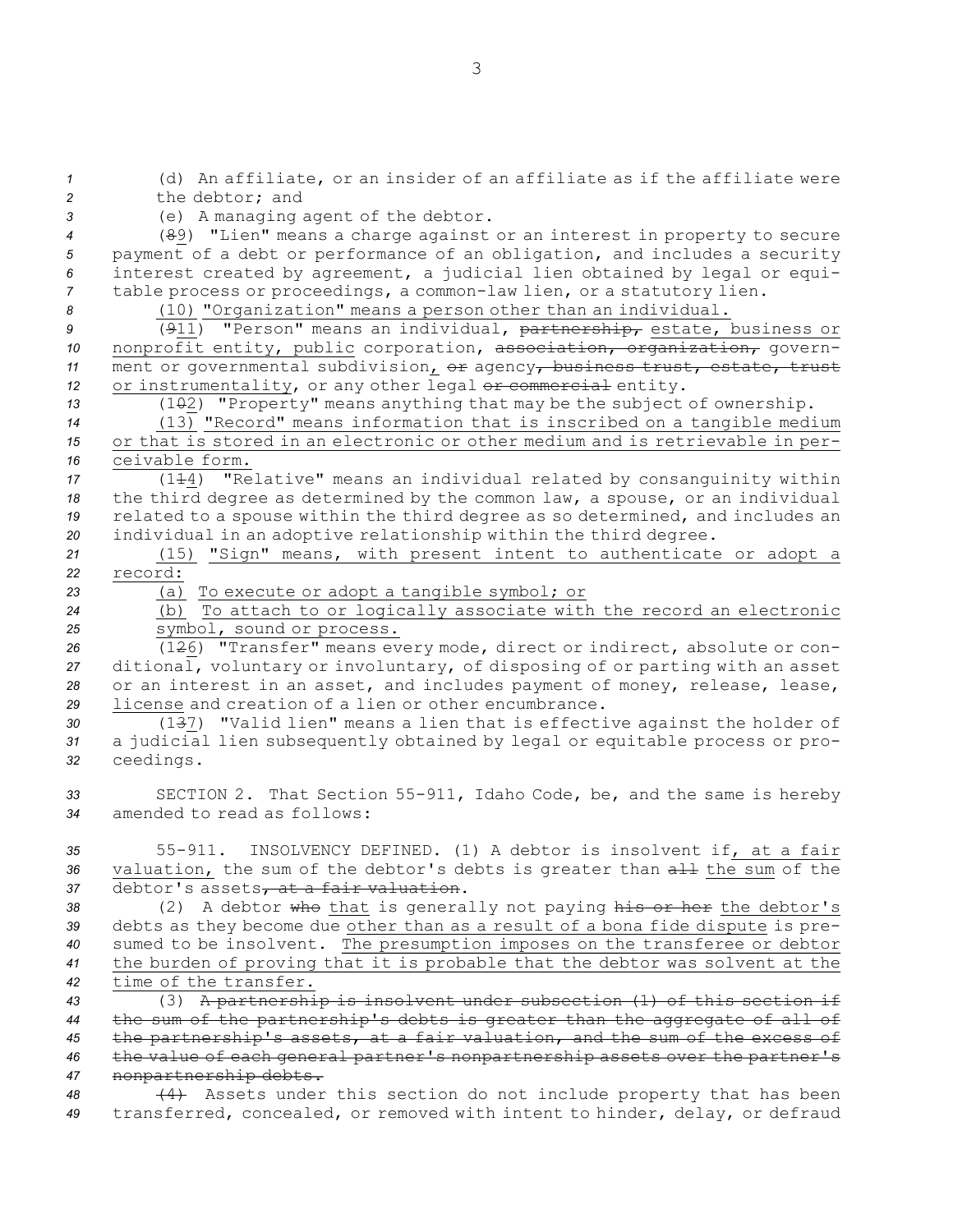creditors or that has been transferred in <sup>a</sup> manner making the transfer void- able under this act. (54) Debts under this section do not include an obligation to the extent it is secured by <sup>a</sup> valid lien on property of the debtor not included as an as-*5* set. SECTION 3. That Section 55-913, Idaho Code, be, and the same is hereby amended to read as follows: 55-913. TRANSFERS FRAUDULENT OR OBLIGATION VOIDABLE AS TO PRESENT AND OR FUTURE CREDITORS. (1) <sup>A</sup> transfer made or obligation incurred by <sup>a</sup> debtor is fraudulent voidable as to <sup>a</sup> creditor, whether the creditor's claim arose before or after the transfer was made or the obligation was incurred, if the debtor made the transfer or incurred the obligation: (a) With actual intent to hinder, delay, or defraud any creditor of the debtor; or (b) Without receiving <sup>a</sup> reasonably equivalent value in exchange for the transfer or obligation, and the debtor: 17 17 1. was engaged or was about to engage in a business or a transac- tion for which the remaining assets of the debtor were unreason- ably small in relation to the business or transaction; or 2. intended to incur, or believed or reasonably should have be-**1** lieved that he or she the debtor would incur, debts beyond his or **her** the debtor's ability to pay as they became due. (2) In determining actual intent under subsection (1)(a) of this sec- tion, consideration may be given, among other factors, as to whether: (a) The transfer or obligation was to an insider; (b) The debtor retained possession or control of the property trans- ferred after the transfer; (c) The transfer or obligation was disclosed or concealed; (d) Before the transfer was made or obligation was incurred, the debtor had been sued or threatened with suit; (e) The transfer was of substantially all the debtor's assets; (f) The debtor abscounded absconded; (g) The debtor removed or concealed assets; (h) The value of the consideration received by the debtor was reason- ably equivalent to the value of the asset transferred or the amount of 36 the obligation incurred; (i) The debtor was insolvent or became insolvent shortly after the transfer was made or the obligation was incurred; (j) The transfer occurred shortly before or shortly after <sup>a</sup> substantial debt was incurred; and (k) The debtor transferred the essential assets of the business to <sup>a</sup> lienor who transferred the assets to an insider of the debtor. (3) <sup>A</sup> creditor making <sup>a</sup> claim under subsection (1) of this section has the burden of proving the elements of the claim by <sup>a</sup> preponderance of the evi-*45* dence.

*<sup>46</sup>* SECTION 4. That Section 55-914, Idaho Code, be, and the same is hereby *47* amended to read as follows:

4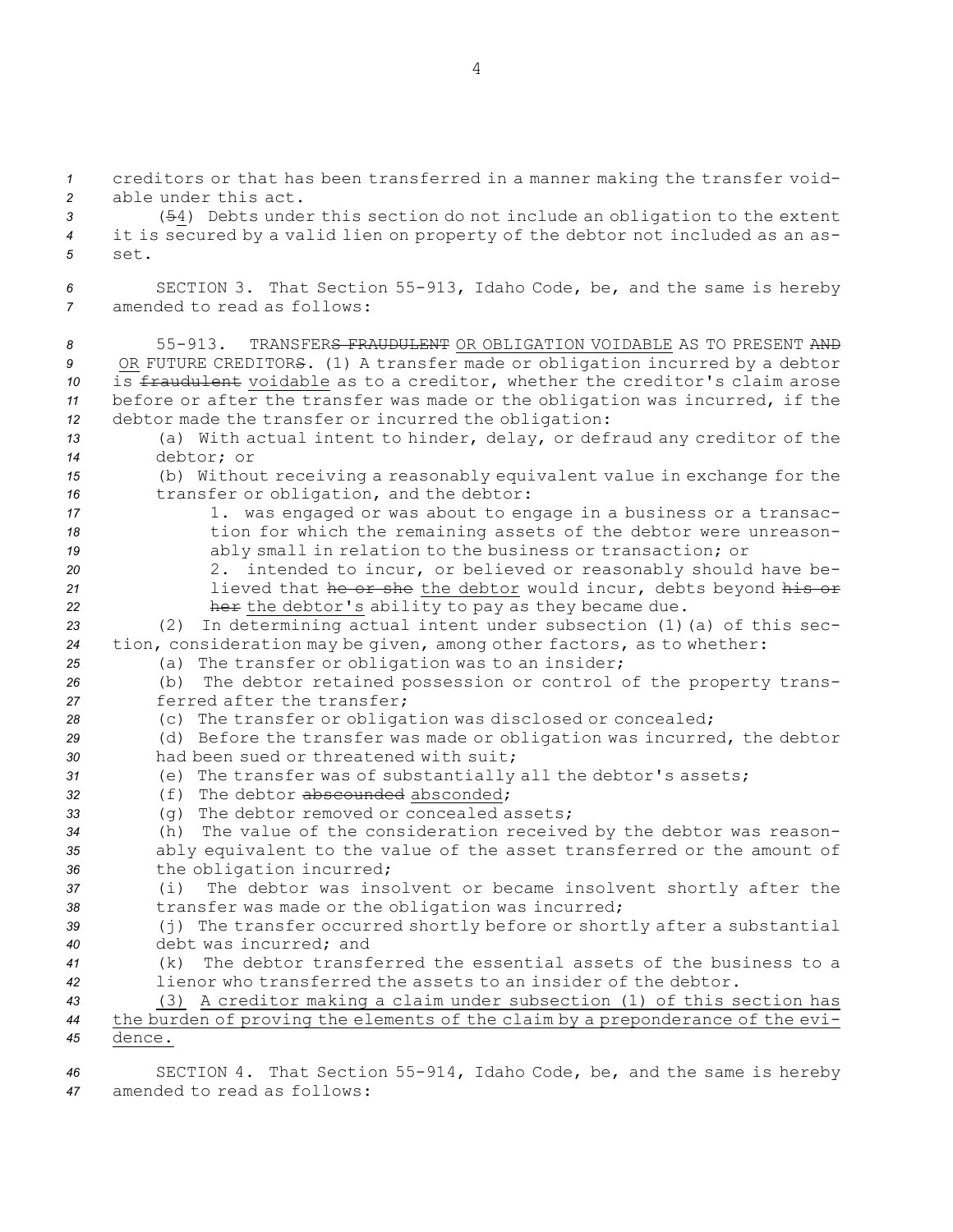55-914. TRANSFERS FRAUDULENT OR OBLIGATION VOIDABLE AS TO PRESENT CREDITORS. (1) <sup>A</sup> transfer made or obligation incurred by <sup>a</sup> debtor is fraudulent voidable as to <sup>a</sup> creditor whose claim arose before the transfer was made or the obligation was incurred if the debtor made the transfer or incurred the obligation without receiving <sup>a</sup> reasonably equivalent value in exchange for the transfer or obligation and the debtor was insolvent at that time or the debtor became insolvent as <sup>a</sup> result of the transfer or obliga-*8* tion.

 (2) A transfer made by a debtor is fraudulent voidable as to a creditor whose claim arose before the transfer was made if the transfer was made to an insider for an antecedent debt, the debtor was insolvent at that time, and the insider had reasonable cause to believe that the debtor was insolvent.

*<sup>13</sup>* (3) Subject to section 55-911(2), Idaho Code, <sup>a</sup> creditor making <sup>a</sup> claim *<sup>14</sup>* under subsection (1) or (2) of this section has the burden of proving the ele-*<sup>15</sup>* ments of the claim by <sup>a</sup> preponderance of the evidence.

*<sup>16</sup>* SECTION 5. That Section 55-915, Idaho Code, be, and the same is hereby *17* amended to read as follows:

- *<sup>18</sup>* 55-915. WHEN TRANSFER IS MADE OR OBLIGATION IS INCURRED. For the pur-*<sup>19</sup>* poses of this act:
- *20* (1) A transfer is made:

 (a) With respect to an asset that is real property other than <sup>a</sup> fixture, but including the interest of <sup>a</sup> seller or purchaser under <sup>a</sup> contract for the sale of the asset, when the transfer is so far perfected that <sup>a</sup> good- faith purchaser of the asset from the debtor against whom which applica- ble law permits the transfer to be perfected cannot acquire an interest in the asset that is superior to the interest of the transferee; and

 (b) With respect to an asset that is not real property or that is <sup>a</sup> fix- ture, when the transfer is so far perfected that <sup>a</sup> creditor on <sup>a</sup> simple contract cannot acquire <sup>a</sup> judicial lien otherwise than under this act that is superior to the interest of the transferee;

 (2) If applicable law permits the transfer to be perfected as provided in subsection (1) of this section and the transfer is not so perfected be- fore the commencement of an action for relief under this act, the transfer is deemed made immediately before the commencement of the action;

*<sup>35</sup>* (3) If applicable law does not permit the transfer to be perfected as *<sup>36</sup>* provided in subsection (1) of this section, the transfer is made when it be-*37* comes effective between the debtor and the transferee;

*<sup>38</sup>* (4) <sup>A</sup> transfer is not made until the debtor has acquired rights in the *39* asset transferred; and

- 
- *<sup>40</sup>* (5) An obligation is incurred:
- 

*<sup>41</sup>* (a) If oral, when it becomes effective between the parties; or

*<sup>42</sup>* (b) If evidenced by <sup>a</sup> writing record, when the writing executed record *<sup>43</sup>* signed by the obligor is delivered to or for the benefit of the obligee.

*<sup>44</sup>* SECTION 6. That Section 55-916, Idaho Code, be, and the same is hereby *45* amended to read as follows: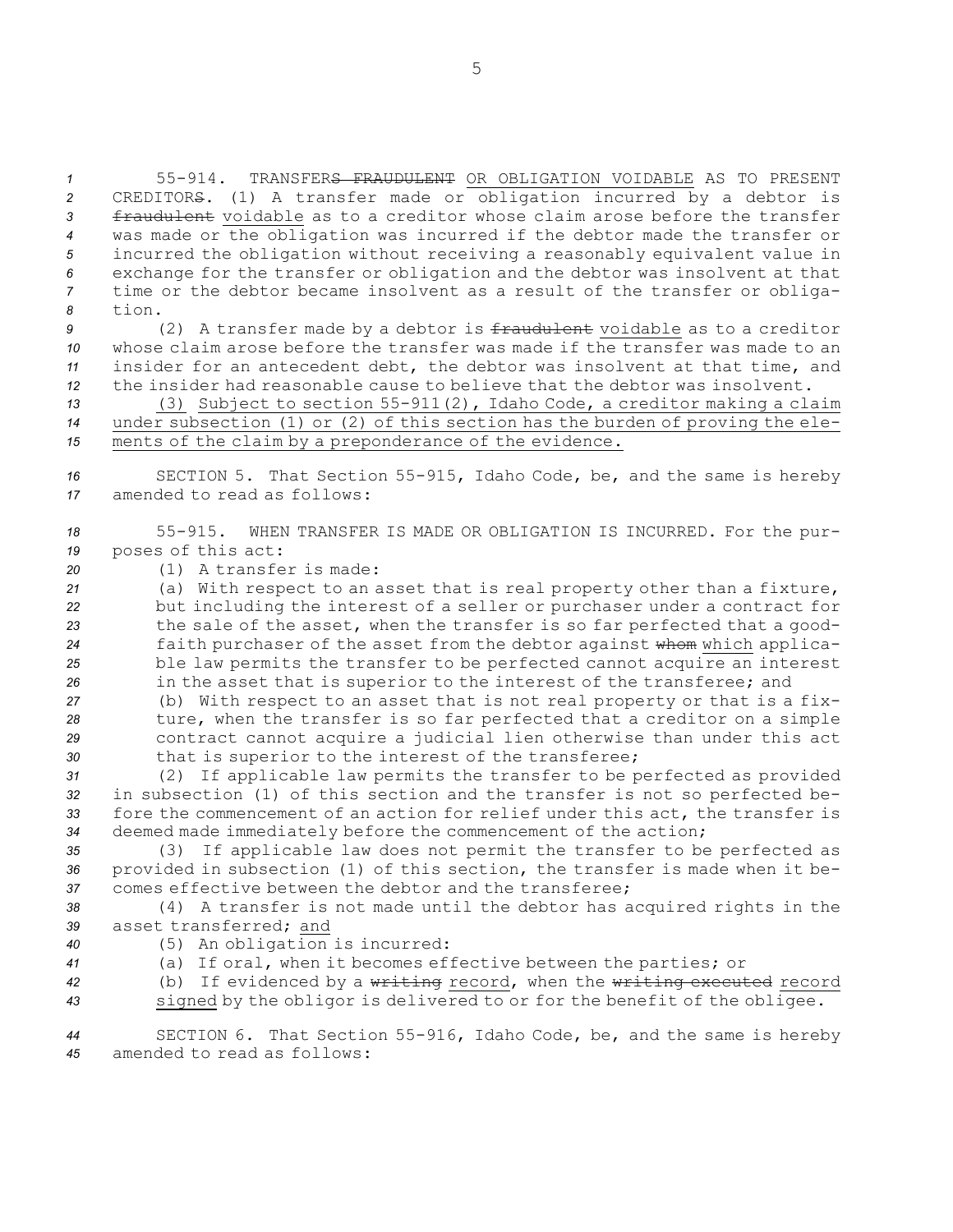55-916. REMEDIES OF CREDITORS. (1) In an action for relief against <sup>a</sup> transfer or obligation under this act, <sup>a</sup> creditor, subject to the limita- tions in section 55-917, Idaho Code, may obtain: (a) Avoidance of the transfer or obligation to the extent necessary to satisfy the creditor's claim; (b) An attachment or other provisional remedy against the asset trans-**ferred or other property of the transferee in accordance with the proce-** dure prescribed in chapter 5, title 8, Idaho Code if available under ap- plicable law; and (c) Subject to applicable principles of equity and in accordance with 11 applicable rules of civil procedure: 12 12 1. an injunction against further disposition by the debtor or a 13 transferee, or both, of the asset transferred or of other prop-*<sup>14</sup>* erty; 2. appointment of <sup>a</sup> receiver to take charge of the asset trans- ferred or of other property of the transferee; or 3. any other relief the circumstances may require. (2) If <sup>a</sup> creditor has obtained <sup>a</sup> judgment on <sup>a</sup> claim against the debtor, the creditor, if the court so orders, may levy execution on the asset trans- ferred or its proceeds. SECTION 7. That Section 55-917, Idaho Code, be, and the same is hereby amended to read as follows: 55-917. DEFENSES, LIABILITY, AND PROTECTION OF TRANSFEREE OR OBLIGEE. (1) <sup>A</sup> transfer or obligation is not voidable under section 55-913(1)(a), Idaho Code, against <sup>a</sup> person who that took in good faith and for <sup>a</sup> reasonably equivalent value given the debtor or against any subsequent transferee or obligee. (2) To the extent <sup>a</sup> transfer is avoidable in an action by <sup>a</sup> creditor un- der section 55-916(1)(a), Idaho Code, the following rules apply: 30 (a) Except as otherwise provided in this section, to the extent a trans- fer is voidable in an action by <sup>a</sup> creditor under section 55-916(1)(a), Idaho Code, the creditor may recover judgment for the value of the asset transferred, as adjusted under subsection (3) of this section, or the amount necessary to satisfy the creditor's claim, whichever is less. The judgment may be entered against: (ai) The first transferee of the asset or the person for whose ben- efit the transfer was made; or (bii) Any subsequent An immediate or mediate transferee of the first transferee other than: 1. Aa good-faith transferee or obligee who that took for value; or 2. from any subsequent An immediate or mediate good-faith transferee or obligee of <sup>a</sup> person described in subparagraph (ii)1. of this paragraph. (b) Recovery pursuant to section 55-916(1)(a) or (2), Idaho Code, of or from the asset transferred or its proceeds, by levy or otherwise, is available only against <sup>a</sup> person described in paragraph (a)(i) or (ii) of this subsection.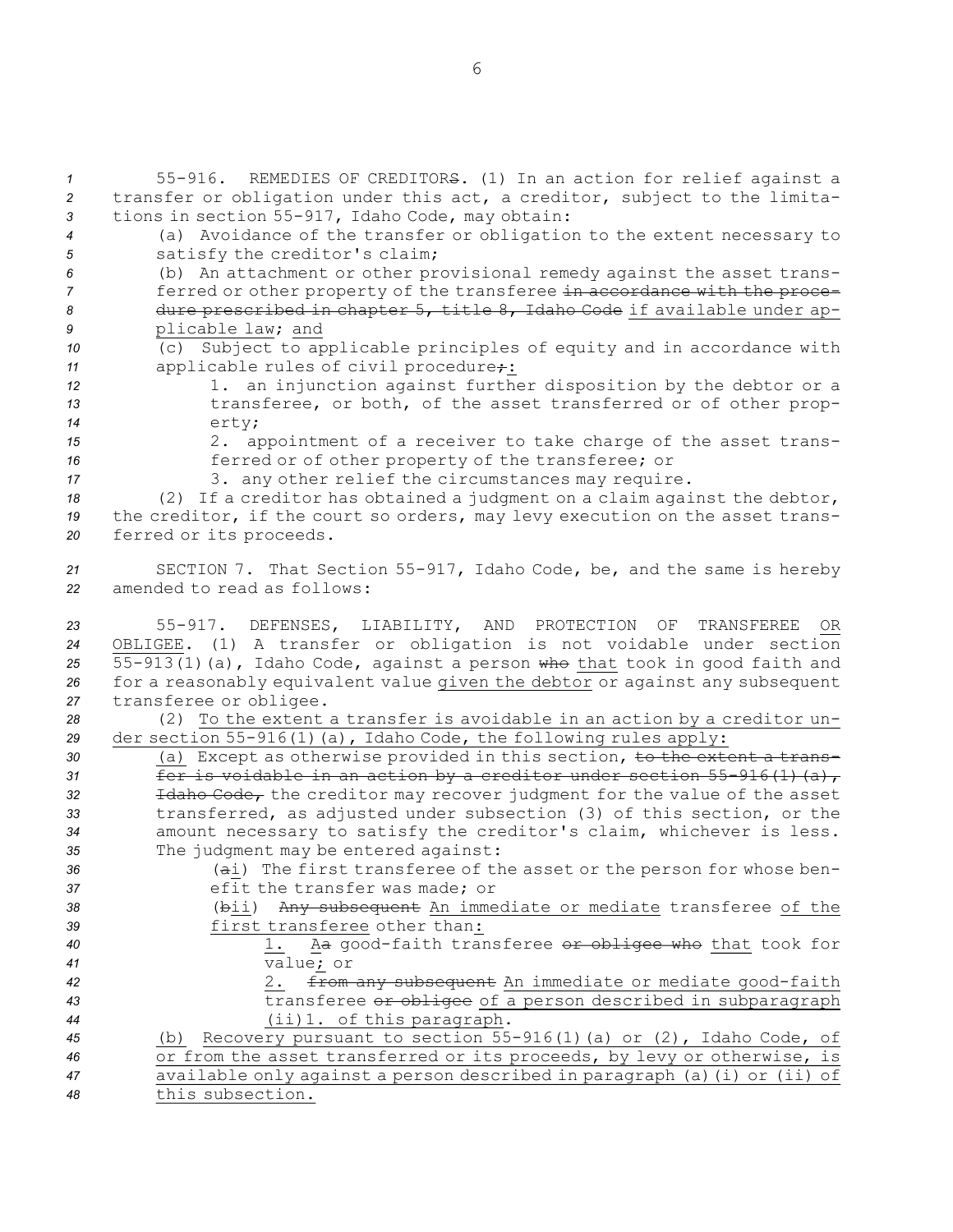(3) If the judgment under subsection (2) of this section is based upon the value of the asset transferred, the judgment must be for an amount equal to the value of the asset at the time of the transfer, subject to adjustment as the equities may require. (4) Notwithstanding voidability of <sup>a</sup> transfer or an obligation under this act, <sup>a</sup> good-faith transferee or obligee is entitled, to the extent of the value given the debtor for the transfer or obligation, to: (a) <sup>A</sup> lien on or <sup>a</sup> right to retain any interest in the asset transferred; (b) Enforcement of any obligation incurred; or (c) <sup>A</sup> reduction in the amount of the liability on the judgment. (5) A transfer is not voidable under sections 55-913(1)(b) or 55-914, Idaho Code, if the transfer results from: (a) Termination of <sup>a</sup> lease upon default by the debtor when the termina- tion is pursuant to the lease and applicable law; or (b) Enforcement of <sup>a</sup> security interest in compliance with chapter 9, title 28, Idaho Code, other than acceptance of collateral in full or partial satisfaction of the obligation it secures. (6) A transfer is not voidable under section 55-914(2), Idaho Code: (a) To the extent the insider gave new value to or for the benefit of the 20 debtor after the transfer was made unless, except to the extent the new value was secured by <sup>a</sup> valid lien; (b) If made in the ordinary course of business or financial affairs of the debtor and the insider; or (c) If made pursuant to <sup>a</sup> good-faith effort to rehabilitate the debtor and the transfer secured present value given for that purpose as well as an antecedent debt of the debtor. (7) <sup>A</sup> transfer of <sup>a</sup> charitable contribution to <sup>a</sup> qualified religious or charitable entity or organization shall not be considered to be <sup>a</sup> transfer covered by this act for the amount of the contribution that does not exceed fifteen percent (15%) of the gross annual income of the debtor for the year in which the transfer is made, and the transfer is consistent with the practices of the debtor in making charitable contributions. (8) The following rules determine the burden of proving matters re- ferred to in this section: (a) <sup>A</sup> party that seeks to invoke subsection (1), (4), (5) or (6) of this 36 section has the burden of proving the applicability of that subsection; (b) Except as otherwise provided in paragraphs (c) and (d) of this sub- section, the creditor has the burden of proving each applicable element of subsection (2) or (3) of this section; (c) The transferee has the burden of proving the applicability to the transferee of subsection (2)(a)(ii)1. or 2. of this section; and (d) <sup>A</sup> party that seeks adjustment under subsection (3) of this section has the burden of proving the adjustment. (9) Proof of matters referred to in this section is sufficient if estab-lished by <sup>a</sup> preponderance of the evidence.

*<sup>46</sup>* SECTION 8. That Section 55-918, Idaho Code, be, and the same is hereby *47* amended to read as follows: